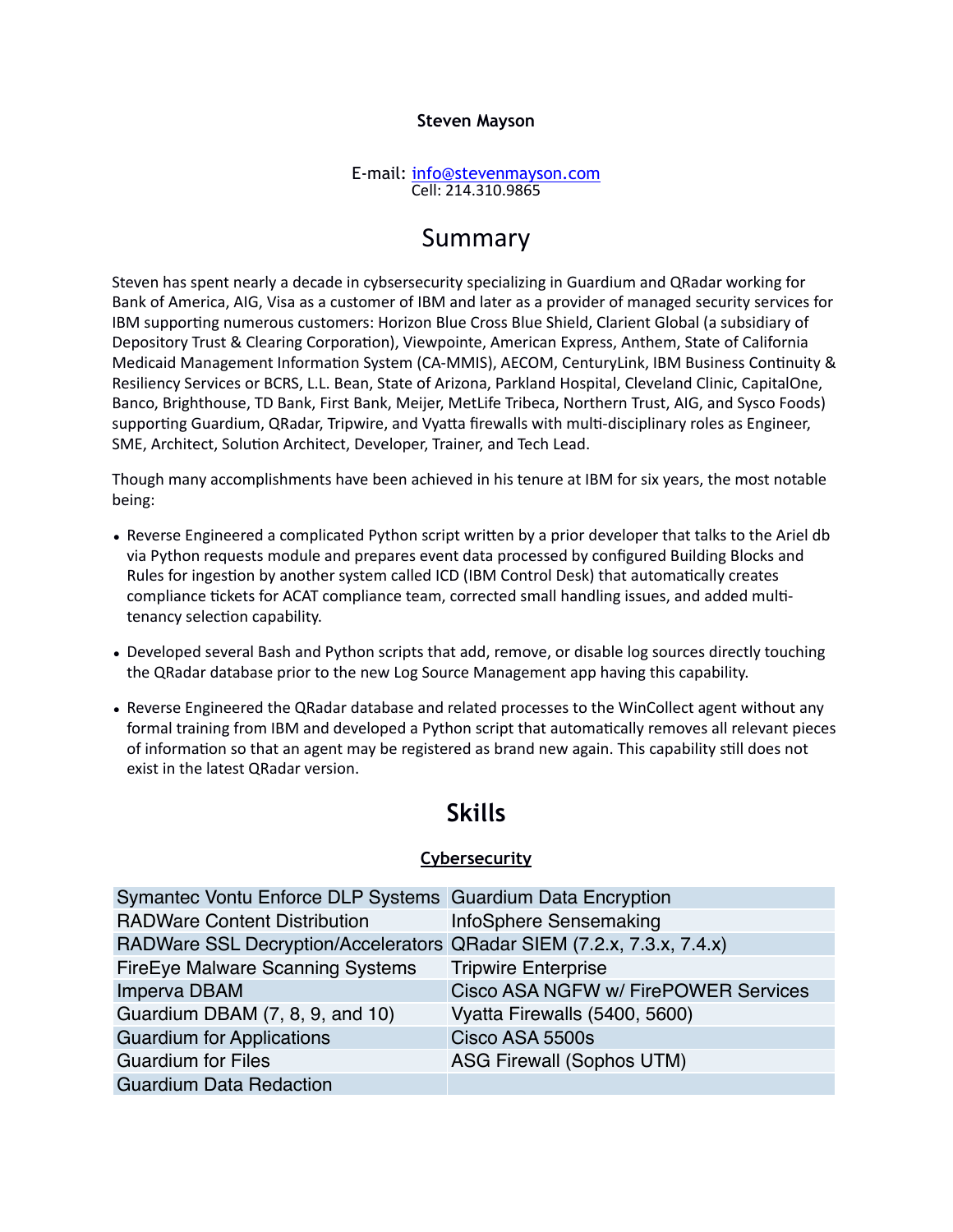#### **Router Experience**

Cisco 1800s Cisco 2500s Cisco 2600s Cisco 2800s Cisco 3600s Cisco RV340

### **Switch Experience**

Cisco Catalyst 2900s Cisco Catalyst 3500s Cisco Catalyst 6500s

#### **Desktop/Server/OS Experience**

Windows (95, 98, 2000, XP, Vista, 7, 8.1, 10) Maintenance, security, and performance

Software and hardware upgrading

Troubleshooting, repair, i.e. soldering

Hard drive encryption

Debian Linux

Ubuntu Linux

Unix (OpenBSD/FreeBSD)

Red Hat Enterprise Linux 5, 6, and 7

#### **Programming & Scripting Languages & IDEs**

Python Bash Expect IntelliJ IDEA

### **Entry Level Machine Learning with Python**

| <b>Linear Regression</b>       | <b>Decision Trees</b>                                  |
|--------------------------------|--------------------------------------------------------|
| Logistic Regression            | <b>Random Forests</b>                                  |
|                                | Multi-Class Classification Natural Language Processing |
| <b>Support Vector Machines</b> |                                                        |
| Naive Bayes                    |                                                        |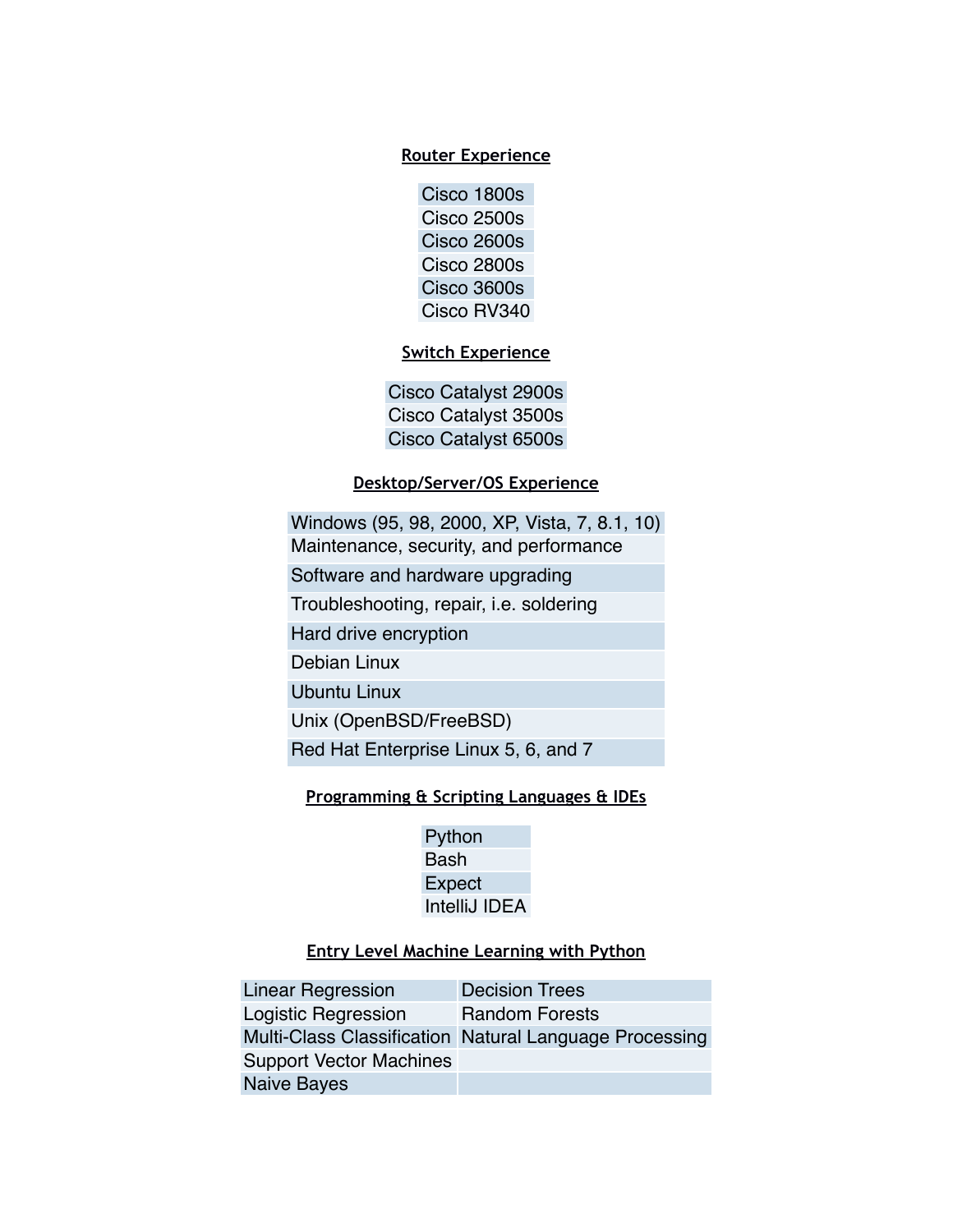**Entry Level Data Analysis and Visualization with Python**

Pandas Series & DataFrames Matplotlib Seaborn

### **Employment Experience**

#### **Artech Information Systems (contractor) | IBM September 2, 2014 – Present – Solution Architect | Guardium & QRadar Architect**

Steven is the Guardium & QRadar Architect responsible for IBM Security Guardium & QRadar SIEM on the Delivery & Transformation team within IBM alongside many security technology experts with a wide range of specializations that provides operational documentation, planning, and steady-state support for numerous fortune 500 companies.

Steven also functions as the Expect, Bash, and Python developer for customized enterprise security management solutions.

Delivery & Transformation, a part of Global Technology Services, delivers managed security services with their exceptionally unique skill sets to design, deploy, and maintain client environments.

### **Talent Burst (contractor) | Visa, Inc August 27, 2013 – August 27, 2014 – Sr. Security Engineer (Guardium Administrator)**

Steven was a Sr. Security Engineer specializing in Guardium, a Database Activity Monitoring security tool at Visa, Inc. based out of Visa's flagship datacenter dubbed OCE, Somewhere on the Eastern Seaboard.

Steven was the liaison responsible for interfacing with Visa's service desk for serviceability of the Guardium infrastructure and was instrumental in streamlining that requirement.

He customized numerous PCI-DSS compliance requirements including anomaly detection alerting, audit process jobs for SQL activity reporting, classification of sensitive data, S-TAP Serviceability, developed rudimentary Expect scripts to interface with Guardium for information gathering or modify configuration changes leveraging GuardAPI.

### **Modis (contractor) | AIG Global Services**

**March 7, 2013 – August 6, 2013 – Sr. Security Engineer (Guardium Administrator)** 

Steven supported engineering for Guardium.

#### **Insight Global Inc. (contractor) | HP Enterprise Services/Bank of America December 21 2011- Jan 14 2013 - Security Operations Engineer (Guardium Administrator)**

Steven supported operations for multiple cybersecurity vendors: Guardium, Vontu, Radware, Fire Eye, and Arbor.